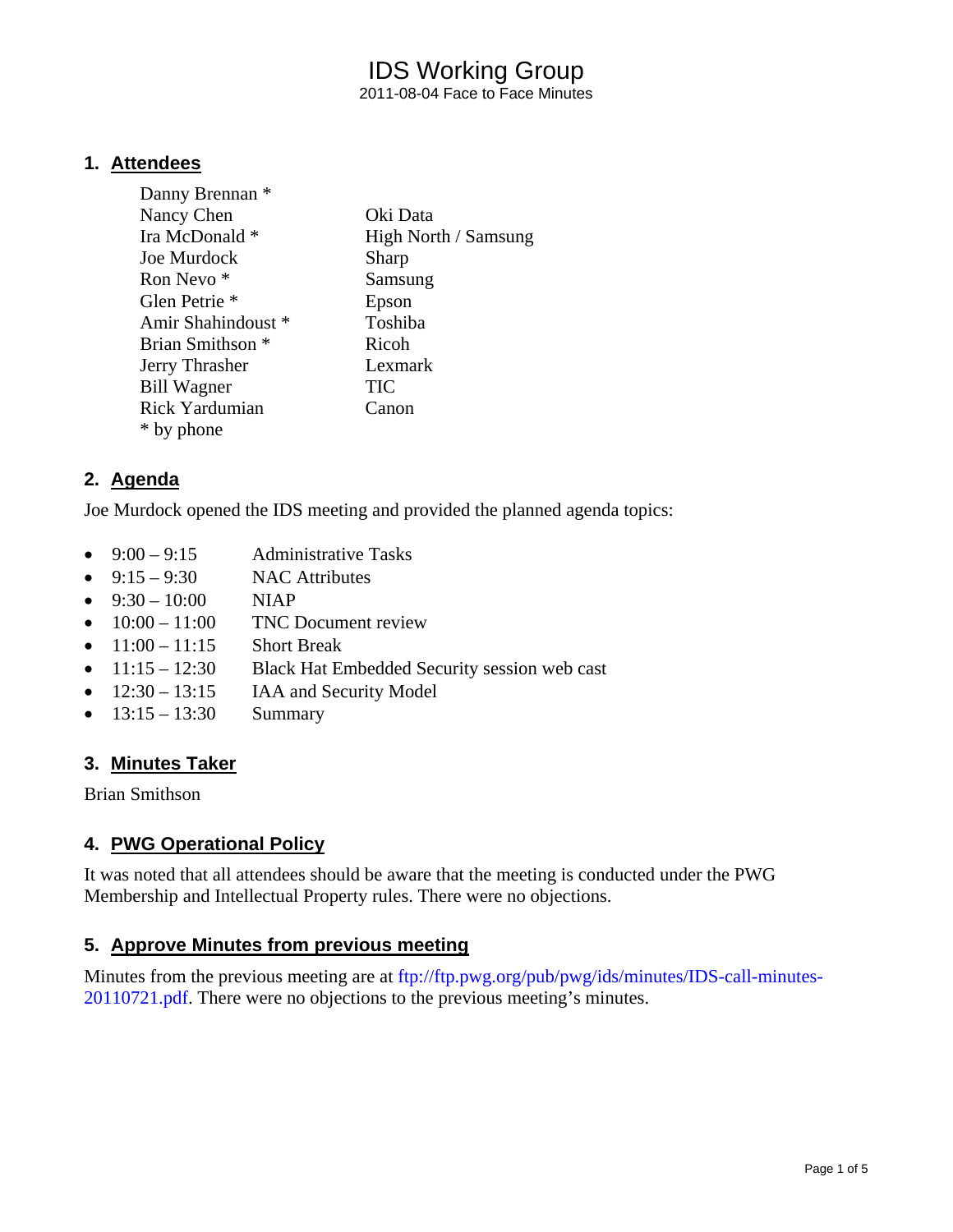2011-08-04 Face to Face Minutes

#### **6. Review Action Items**

The most recent Action Item spreadsheet is available at: ftp://ftp.pwg.org/pub/pwg/ids/ActionItems/. Action item updates are reflected in the updated action items spreadsheet.

#### **7. Documents**

#### **7.1 Stable documents**

- HCD-Assessment-Attributes
	- o ftp://ftp.pwg.org/pub/pwg/ids/wd/wd-idsattributes10-20110127.pdf
	- o Stable (needs a binding prototype)
- HCD-NAP Binding
	- o ftp://ftp.pwg.org/pub/pwg/ids/wd/wd-ids-napsoh10-20100930.pdf
	- o Stable
- HCD-NAC Business Case White Paper
	- o ftp://ftp.pwg.org/pub/pwg/ids/white/tb-ids-hcd-nac-business-case-20100422.pdf
	- o Final
- IDS Charter
	- o ftp://ftp.pwg.org/pub/pwg/ids/charter/ch-ids-charter-201100503.pdf
	- o Updated charter approved by Steering Committee

#### **7.2 Active documents**

- HCD-TNC Binding o Initial Draft still under development
- HCD-Health Remediation
	- o ftp://ftp.pwg.org/pub/pwg/ids/wd/wd-ids-remediation10-20100930.pdf
	- o Initial Draft
- IDS-Log
	- o ftp://ftp.pwg.org/pub/pwg/ids/wd/wd-ids-log10-20110326.pdf
	- o Draft
- IDS-Identification-Authentication-Authorization
	- o ftp://ftp.pwg.org/pub/pwg/ids/wd/wd-ids-iaa10-20110801.pdf
	- o Draft
- IDS-Model
	- o ftp://ftp.pwg.org/pub/pwg/ids/wd/wd-ids-model10-20110524.pdf
	- o Draft

We will retire the Remediation document from "active" and resurrect it if/when needed.

| 102 | Murdock<br>Joe | Remediation | the<br>⊦ document from the<br>remediation<br>retire<br>list<br>active |
|-----|----------------|-------------|-----------------------------------------------------------------------|
|-----|----------------|-------------|-----------------------------------------------------------------------|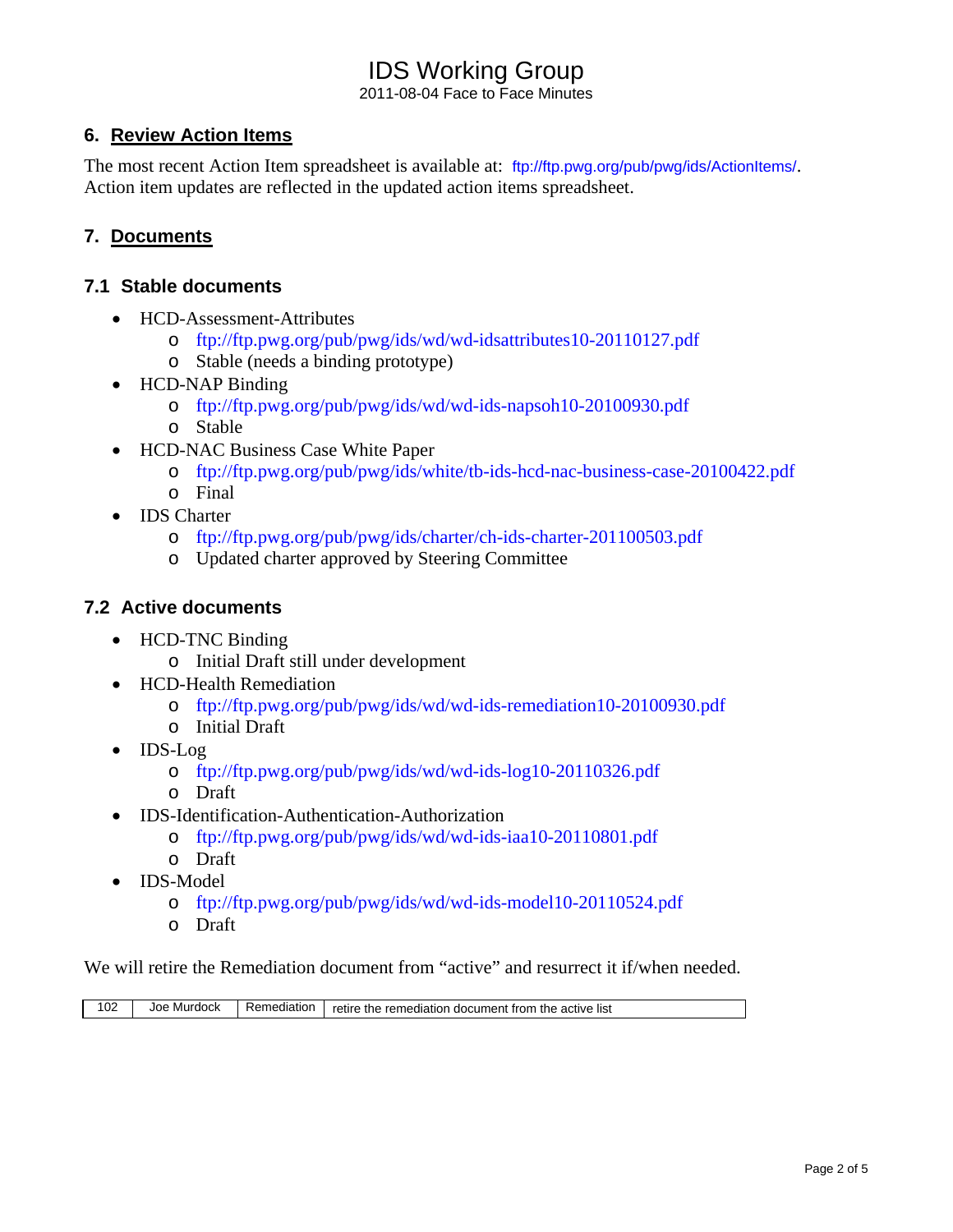2011-08-04 Face to Face Minutes

#### **8. NAC Attributes Extensions**

#### **9. NIAP Update**

There has been no communication from NIAP's assigned people about the Support Documents (SDs), and we have not communicated with them either, since the kick-off meeting. Since NIAP rejected the idea of creating SDs with the objective to reinstate 2600.1 (plus SDs) at EAL3 as the US Government PP for HCDs, there seems to have been little motivation from vendors to pursue the project unless it has some benefit from the vendors' perspectives.

NIAP appears to be fully dedicated to EAL2 for now, and ultimately to eliminating EAL packages in favor of fully tailoring SARs to each technology area (e.g., HCDs). There remains some disagreement among the CC schemes about this approach to PPs. The US, UK, and AU/NZ schemes seem to be on board. Other schemes are either quiet or actively disagree.

The CC Development Board, composed of representatives from CC authorizing schemes, issued a "draft vision statement" earlier this year (introduction and link are here: http://www.commoncriteriaportal.org/communities/).

However, in a recent teleconference with members of the CC Forum (not the CC Vendor Forum), NIAP indicated that while this vision is being realized, NIAP will take the approach of (1) developing requirements in NSA, (2) translating into CC language as a PP, (3) accepting vendor comments, and (4) publishing the PP. This would appear to be a large step backwards, but at least NIAP acknowledges that "this is slightly different from the collaborative development methodology that is being advocated by the new statement from the CCDB".

There is some indication that IPA may be considering SDs, but it is not clear what is the status of their consideration or what is their purpose for SDs. IPA has written a detailed security analysis of MFPs (in Japanese only – there is no plan to translate to English: http://www.ipa.go.jp/security/fy21/reports/mfp/documents/20100830report.pdf).

Brian and Carmen are planning to attend the upcoming International Common Criteria Conference (September 27-29, near Kuala Lumpur, MY, see http://12iccc.cybersecurity.my/). Brian is presenting a status report on behalf of the "Hardcopy Devices Technical Community". Meeting with NIAP, IPA, and others, at the conference may help clarify the whole situation.

Brian will provide an update at the next face-to-face meeting, in October. In the meantime, this topic will be tabled.

| TIRATUM TARIHU TIQIHI MITU AQDIRI |                       |         |                                                  |
|-----------------------------------|-----------------------|---------|--------------------------------------------------|
| 103                               | <b>Brian Smithson</b> | 2600 SD | post URL for IPA research report on MFP security |
| 104                               | <b>Brian Smithson</b> | 2600 SD | post links to join CCVF and CCF                  |
| 105                               | <b>Brian Smithson</b> | 2600 SD | report on ICCC at October F2F                    |

Action items from this topic: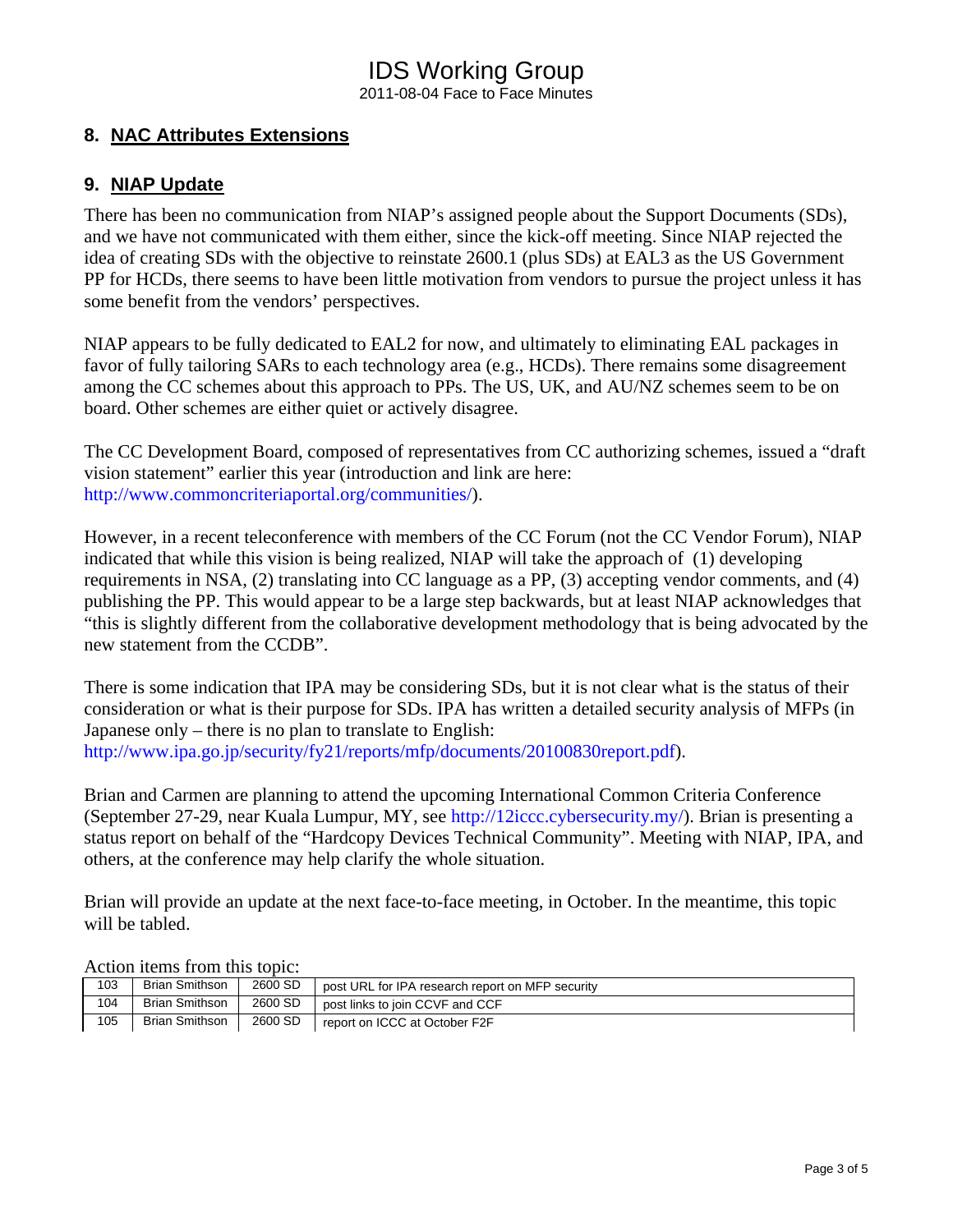#### IDS Working Group 2011-08-04 Face to Face Minutes

#### **10. TNC Document review**

Refer to:

ftp://ftp.pwg.org/pub/pwg/ids/wd/wd-ids-tnc10-20110804.pdf

Document review notes were captured by the author. A few issues that needed further consideration were added as action items:

| 106 | Joe Murdock /<br>Ira McDonald | TNC.<br><b>Binding</b> | consider IANA registration procedure for PWG health attribute types and how to reference<br>them in PWG specs, and registering new ones for binding-specific ones |
|-----|-------------------------------|------------------------|-------------------------------------------------------------------------------------------------------------------------------------------------------------------|
| 107 | Ira McDonald                  | TNC<br><b>Binding</b>  | look at NEA common values wrt PWG defined attributes in NAP                                                                                                       |
| 108 | Ira McDonald                  | TNC<br><b>Binding</b>  | consider normalizing abstract attribute names so they conform with the semantic model                                                                             |

#### **11. Black Hat Embedded Security session web cast**

We took a break to watch a live webcast from BlackHat USA 2011, "Corporate Espionage for Dummies" – The Hidden Threat of Embedded Web Servers". It *may* be possible to watch this presentation on demand for the next 60 days by registering here: https://www.blackhat.com/html/bh-us-11/bh-us-11 uplink.html.

#### **12. IAA and Security Model**

Refer to:

ftp://pwg@ftp.pwg.org/pub/pwg/ids/wd/wd-ids-iaa10-20110801.pdf ftp://pwg@ftp.pwg.org/pub/pwg/ids/wd/wd-ids-iaa10-20110801\_rev.pdf Schema and WSDL ftp://ftp.pwg.org/pub/pwg/ids/wd/schema/PwgSecurity.wsdl ftp://ftp.pwg.org/pub/pwg/ids/wd/schema/PwgSecurityOpMsg.xsd ftp://ftp.pwg.org/pub/pwg/ids/wd/schema/Security.xsd ftp://ftp.pwg.org/pub/pwg/ids/wd/schema/SecurityOperations.xsd

The XML schemas were reviewed and some edits were captured by the author. A few general action items were added:

| 110 | Joe Murdock /<br>Ira McDonald | <b>IAA</b> | change "attributes" to "elements"                                                                                                                                                                           |
|-----|-------------------------------|------------|-------------------------------------------------------------------------------------------------------------------------------------------------------------------------------------------------------------|
| 111 | Joe Murdock                   | IAA        | change "request elements" to "negotiate elements"                                                                                                                                                           |
| 112 | Joe Murdock                   | IAA        | add some verbiage to the Security Considerations section about how to handle multiple<br>negotiate security element requests; add security elements to system elements, and security<br>ID to XSSL elements |
| 113 | Joe Murdock                   | <b>IAA</b> | add a fifth choice "document security" to request security attributes                                                                                                                                       |
| 114 | Joe Murdock                   | <b>IAA</b> | Add Dublin Core to document security ticket                                                                                                                                                                 |